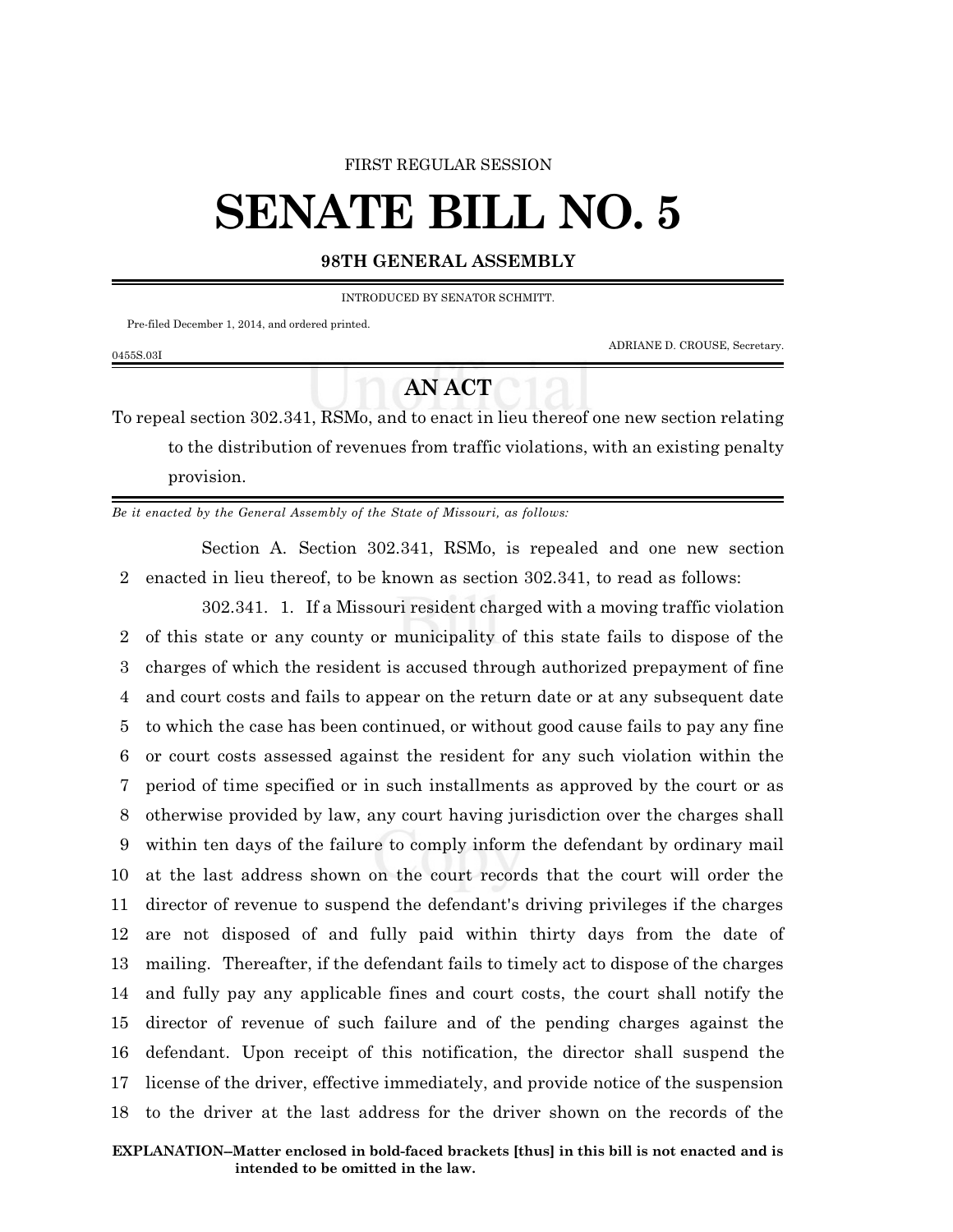department of revenue. Such suspension shall remain in effect until the court with the subject pending charge requests setting aside the noncompliance suspension pending final disposition, or satisfactory evidence of disposition of pending charges and payment of fine and court costs, if applicable, is furnished to the director by the individual. The filing of financial responsibility with the bureau of safety responsibility, department of revenue, shall not be required as a condition of reinstatement of a driver's license suspended solely under the provisions of this section.

 2. If any city, town, village, or county receives more than **[**thirty**] ten** percent of its annual general operating revenue from fines and court costs for traffic violations, including amended charges from any traffic violation, occurring within the city, town, village, or county, all revenues from such violations in excess of **[**thirty**] ten** percent of the annual general operating revenue of the city, town, village, or county shall be sent to the director of the department of revenue and shall be distributed annually to the schools of the county in the same manner that proceeds of all penalties, forfeitures and fines collected for any breach of the penal laws of the state are distributed. The director of the department of revenue shall set forth by rule a procedure whereby excess revenues as set forth above shall be sent to the department of revenue. If any city, town, village, or county disputes a determination that it has received excess revenues required to be sent to the department of revenue, such city, town, village, or county may submit to an annual audit by the state auditor under the authority of Article IV, Section 13 of the Missouri Constitution. An accounting of the percent of annual general operating revenue from fines and court costs for traffic violations, including amended charges from any charged traffic violation, occurring within the city, town, village, or county and charged in the municipal court of that city, town, village, or county shall be included in the comprehensive annual financial report submitted to the state auditor by the city, town, village, or county under section 105.145. Any city, town, village, or county which fails to make an accurate or timely report, or to send excess revenues from such violations to the director of the department of revenue by the date on which the report is due to the state auditor shall suffer an immediate loss of jurisdiction of the municipal court of said city, town, village, or county on all traffic-related charges until all requirements of this section are satisfied. Any rule or portion of a rule, as that term is defined in section 536.010, that is created under the authority delegated in this section shall become effective only if it complies with and is subject to all